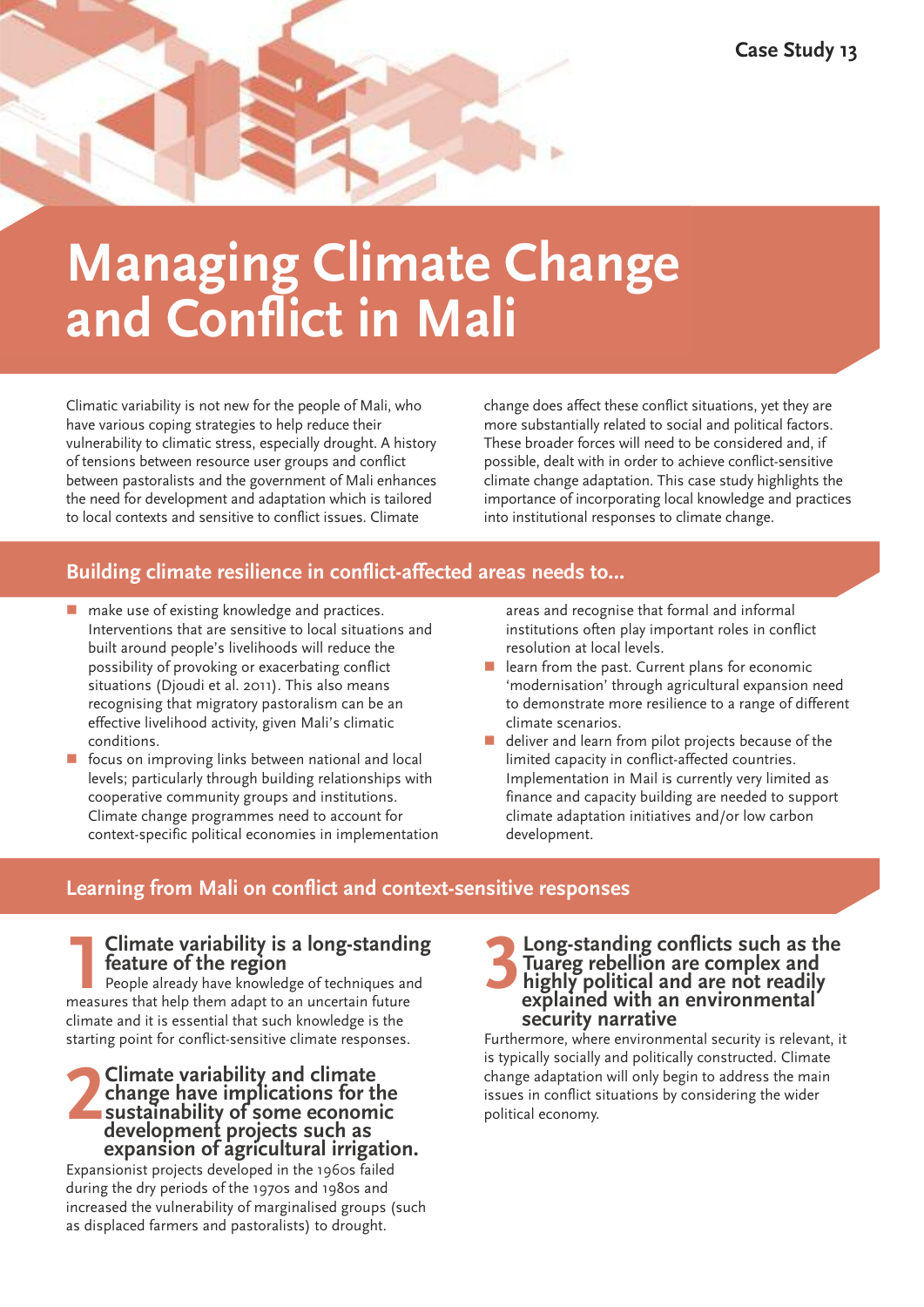#### **4Formal and informal institutions at the local level are central to conflict resolution**

Disputes between land users are often resolved through town halls and the court system. Conventions for agreed land-use practices can be helpful provided they are kept updated. Inter-community meetings proved successful in bringing some stability to Northern Mali in the mid-1990s in the context of the Tuareg insurgency.

# **Climate variability and change in Mali**

Mali is characterised by semi-arid to arid conditions with seasonal rainfall distribution. An important climatic feature is high annual and decadal variability in precipitation. Some commentators have attributed desertification and environmental degradation to human activities on the ground. On the other hand, fluctuation of the desert boundary could be the natural outcome of long-term climate variability, a view supported by evidence of recent 'greening' that correlates with years of above average rainfall.

Temperatures in the region are expected to rise due to global warming – the mean temperature for Mali has already risen 0.7°C since 1960 – but there is little agreement between climate models on future patterns of precipitation. Dams, water abstraction and deforestation will combine with rainfall variability and other features of climate change to influence water availability and the viability of different types of livelihoods, yet the nature and degree of future change remains highly uncertain (Goulden *et al*. 2011).

#### **Explaining environmental vulnerability and conflict**

The degree to which environmental change affects conflict remains disputed: an environmental security narrative tends to emphasise perceived effects of environmental change or degradation on conflict; other scholars

#### **5Mali is vulnerable to climate change impacts** *and* **conflict situations but so far these problems have not been addressed in joined up programmes**

Climate change adaptation is still at an early stage in Mali and the National Adaptation Programme of Action does not substantially address conflict issues. There is only very limited experience of low carbon development.

#### **The Niger Basin in Mali**

- n Periods of severe drought have resulted in diminished land and water resources and stress on livelihoods.
- Food insecurity is a recurring problem: according to the World Food Programme, 3 million people in Mali are vulnerable to food and nutrition insecurity as of January 2012.
- $\blacksquare$  Conflicts between resource users are relatively common, particularly between agricultural farmers and pastoralists.
- Violent conflict associated with Tuareg rebels continues to affect the north of Mali.

emphasise political economy factors (Benjaminsen 2008). Climate change and environmental stress in Mali are best seen as possible contributory factors to conflict, while recognising the complexity of conflict situations and resisting simplistic attributions of causality to them.

Conflicts of varying severity between agricultural farmers and mobile pastoralists are quite common in Mali at local levels. They can occur when there is crop damage by livestock and in cases of changing land-use practices and changing regimes of access to water resources. Proximity of livestock to cropped fields increases this conflict risk

### **The Tuareg rebellions in Northern Mali**

The history of conflict in Northern Mali can be traced back to the early twentieth century, when nomadic Tuareg violently resisted French colonial occupation, and can be traced onwards in episodic violence and unrest through to the present day. The conflict has been associated with, among other things: sedentarisation policies which the Tuareg interpreted as hostile colonialism; repressive use of force from the government; marginalisation of pastoralists due to agricultural expansion (see Text Box 1); wider regional instability in Niger, Algeria and Libya; impositions of fines for access to natural resources (supposedly to prevent environmental degradation); drought; perceptions of government embezzlement of international relief aid for drought; exposure to revolutionary discourse; and domestic political instability.

The severe droughts of the 1970s and 1980s had an impact on the Tuareg rebellion of the early 1990s but complex historical and political factors and regional instability were more significant determinants of insurgency in Northern Mali than environmental stress (Benjaminsen 2008). Furthermore, environmental stress is itself determined by complex historical and political factors that regulate resources and access to them. Thus, if climate change adaptation has any part to play in peace-building for this conflict-affected region then it will have to engage with the local political economy in a sophisticated manner. Working alongside cooperative community groups would be a good way to start: during a lull in violence in 1995 and 1996, inter-community meetings eventually proved effective in ending the rebellion, albeit not permanently. These meetings largely bypassed rebel leaders and government and army officials and were facilitated by the UNDP, the Norwegian government and Malian members of Norwegian Church Aid (Benjaminsen 2008).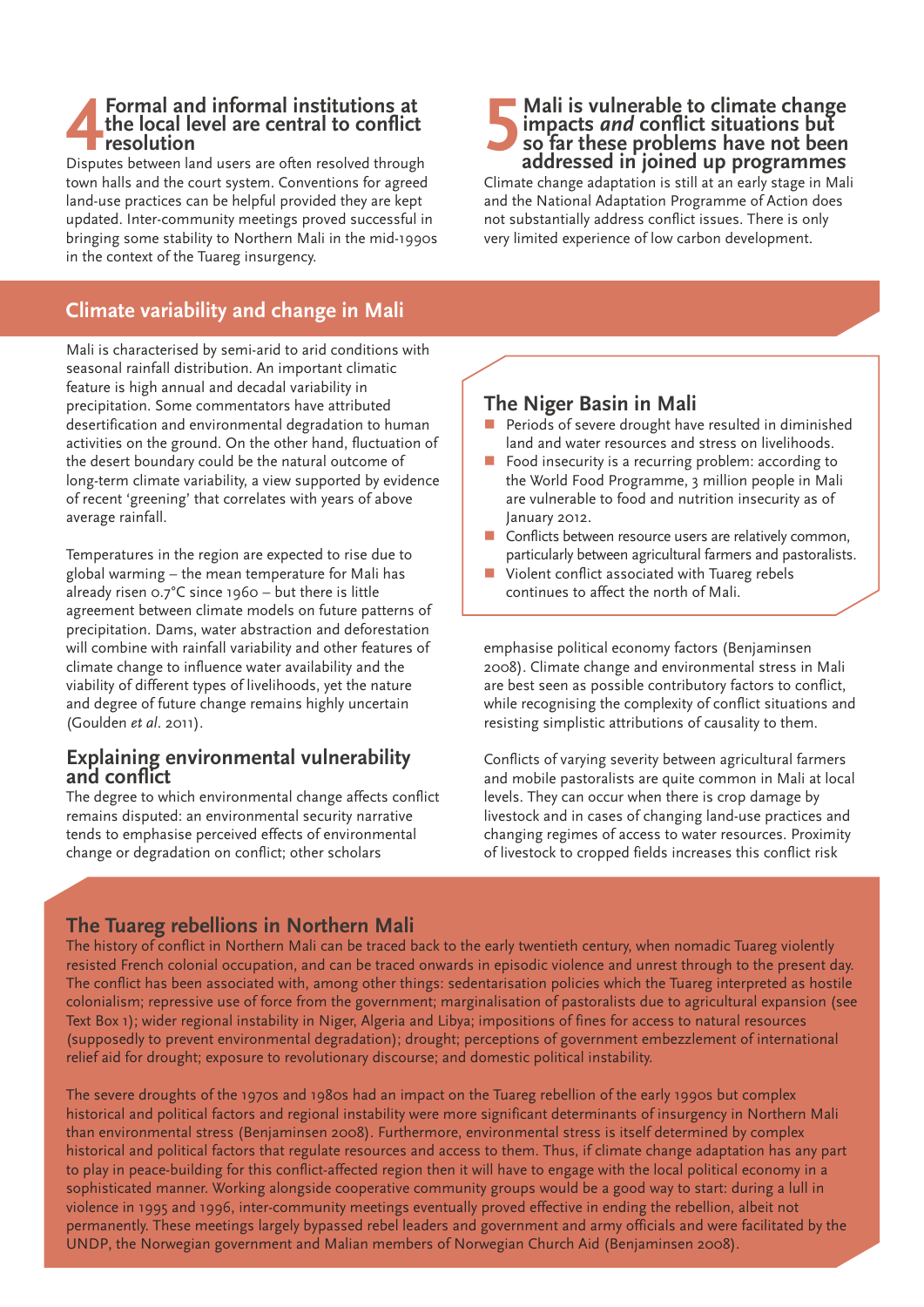and is thus related to patterns of movement among nomadic and transhumant pastoralists. As proponents of an environmental security narrative emphasise, drought, desertification and land degradation can cause pastoralists to migrate to agricultural areas, provoking farmer–herder conflict. This in turn may be related to climate change.

However, **environmental conditions ought not to be considered in isolation from politics and history**. There is a common perception among politicians that mobile pastoralism is incompatible with modernisation and development, which results in policies that tend to increase pastoralists' marginalisation and reduce their access to grazing land and water resources. Land tenure reforms since the 1970s have tended to promote private ownership of land rather than common property rights, which favours agricultural expansion over pastoralism (Goulden *et*

*al*. 2011). This is despite evidence of the high adaptive capacity and ecological-economic efficiency of mobile livestock systems in the Sahel (Djoudi *et al*. 2011). Hence vulnerability to environmental conditions is bound up with social and political forces. Furthermore, environmental vulnerability is likely to be just one causal factor among many in conflict situations.

#### **Bridging national and local climate adaptation for conflict sensitivity**

Mali's National Adaptation Programme of Action (NAPA) was completed in 2007, led by the Ministry of Environment and supported by the United Nations Development Programme. According to government representatives involved in the Mali NAPA process, the initiative brought several benefits including an increased visibility of climate change issues within the government, raised awareness of climate change and existing adaptation measures among the population and the creation of a planning tool. However, there is a lack of financial resources and staff capacity to implement projects (Goulden *et al*. 2011). For this reason, institutional adaptation responses are still at an early stage in Mali and lack of capacity hinders the development of a sophisticated conflict-sensitive approach from which this case study might draw more lessons. Conflict sensitivity is not substantially addressed in the NAPA.

Some international NGO representatives have commented that even though the NAPA mentions the need for local participation and consideration of local realities, the proposed actions do not reflect this and many local government officials are not even aware of the NAPA's existence (Djoudi *et al*. 2011). This is problematic for attempts to integrate community level responses to climate stress that local populations have already developed as a means of coping with climatic variability.



#### **Climate variability and agricultural expansion**

During wet periods in the 1950s and 1960s, agriculture was expanded, intensified and commercialised so as to promote economic 'modernisation'. This assumed that the high precipitation climatic conditions would remain more or less constant in the future. However, the 1950s and 1960s proved to be anomalously wet; the drier conditions of the 1970s and 1980s made the agricultural expansion unsustainable. Furthermore, the expansion marginalised migrant pastoralists who were pushed further into the desert fringes and were less able to sustain their livelihoods when the high rainfall period came to an end. The famine conditions in the Sahel that ensued during the droughts of the 1970s and 1980s should therefore be seen in the context of maladaptive development policies and projects which ignored climate variability and increased social vulnerability to drought (Goulden *et al*. 2011).

This historic failure highlights that development planning needs to accommodate climatic uncertainty in order to cope with a range of very different possible futures. Food insecurity merely heightens the stakes. Projects designed to enhance agricultural and economic productivity – such as the large-scale irrigation projects for sugar and rice production currently planned for the Ségou region or the agricultural climate adaptation options outlined in Butt *et al*. (2006) – ought to be capable of adapting to changing circumstances in order to reduce their risk of failure. Furthermore, displaced land users who lose out from the projects should receive fair compensation. To the extent that development intervention can assist with lowering food insecurity and supporting land access or fair compensation for its loss, it may be able to contribute to adaptation objectives in conflict-sensitive ways.